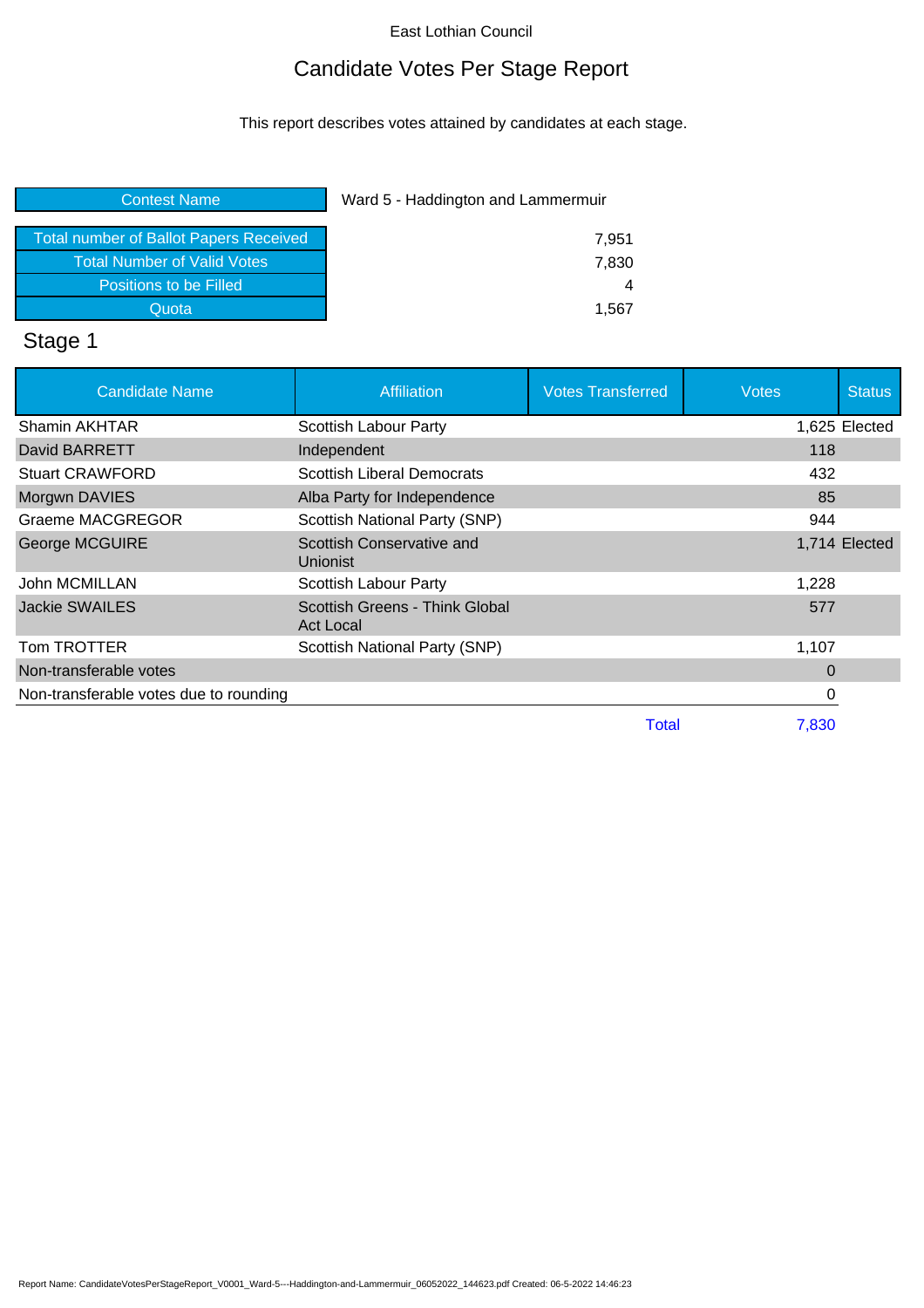# Candidate Votes Per Stage Report

This report describes votes attained by candidates at each stage.

## Stage 2

# Surplus of George MCGUIRE 147.00000

| <b>Candidate Name</b>                  | <b>Affiliation</b>                          | <b>Votes Transferred</b> | <b>Votes</b> | <b>Status</b> |
|----------------------------------------|---------------------------------------------|--------------------------|--------------|---------------|
| Shamin AKHTAR                          | Scottish Labour Party                       | 0.00000                  | 1,625.00000  |               |
| David BARRETT                          | Independent                                 | 14.66496                 | 132.66496    |               |
| <b>Stuart CRAWFORD</b>                 | <b>Scottish Liberal Democrats</b>           | 37.90592                 | 469.90592    |               |
| Morgwn DAVIES                          | Alba Party for Independence                 | 0.68608                  | 85.68608     |               |
| Graeme MACGREGOR                       | Scottish National Party (SNP)               | 1.71520                  | 945.71520    |               |
| <b>George MCGUIRE</b>                  | Scottish Conservative and<br>Unionist       | $-147.00000$             | 1,567.00000  |               |
| John MCMILLAN                          | <b>Scottish Labour Party</b>                | 43.22304                 | 1,271.22304  |               |
| Jackie SWAILES                         | Scottish Greens - Think Global<br>Act Local | 3.94496                  | 580.94496    |               |
| Tom TROTTER                            | Scottish National Party (SNP)               | 2.05824                  | 1,109.05824  |               |
| Non-transferable votes                 |                                             | 42.79424                 | 42.79424     |               |
| Non-transferable votes due to rounding |                                             | 0.00736                  | 0.00736      |               |
|                                        |                                             | Total                    | 7.830.00000  |               |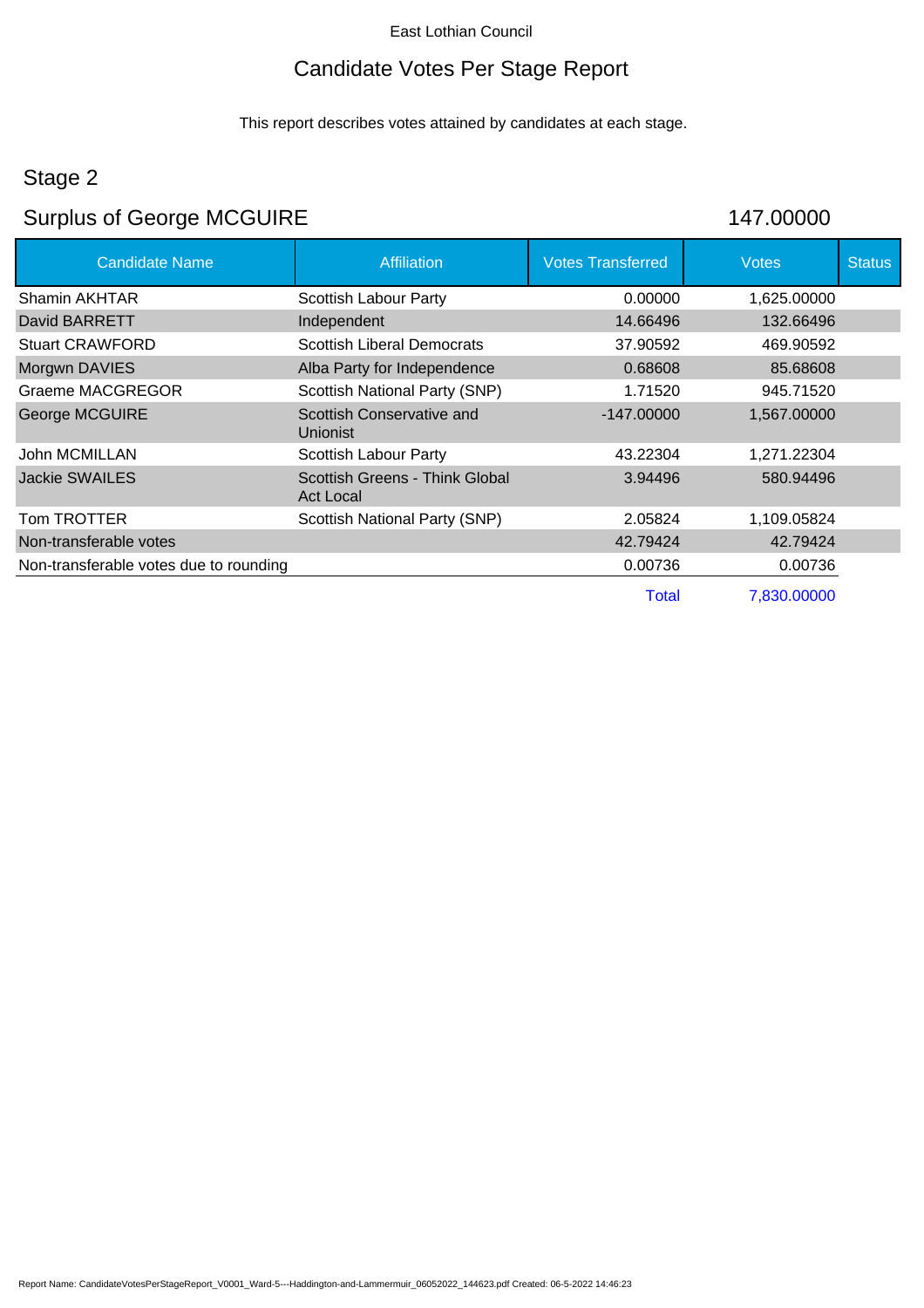# Candidate Votes Per Stage Report

This report describes votes attained by candidates at each stage.

### Stage 3

## Surplus of Shamin AKHTAR 58.00000

| <b>Candidate Name</b>                  | <b>Affiliation</b>                                 | <b>Votes Transferred</b> | <b>Votes</b> | <b>Status</b> |
|----------------------------------------|----------------------------------------------------|--------------------------|--------------|---------------|
| Shamin AKHTAR                          | Scottish Labour Party                              | $-58.00000$              | 1,567.00000  |               |
| David BARRETT                          | Independent                                        | 1.60605                  | 134.27101    |               |
| <b>Stuart CRAWFORD</b>                 | <b>Scottish Liberal Democrats</b>                  | 4.56832                  | 474.47424    |               |
| Morgwn DAVIES                          | Alba Party for Independence                        | 0.17845                  | 85.86453     |               |
| <b>Graeme MACGREGOR</b>                | Scottish National Party (SNP)                      | 3.74745                  | 949.46265    |               |
| <b>George MCGUIRE</b>                  | Scottish Conservative and<br><b>Unionist</b>       | 0.00000                  | 1,567.00000  |               |
| John MCMILLAN                          | Scottish Labour Party                              | 39.43745                 | 1,310.66049  |               |
| <b>Jackie SWAILES</b>                  | Scottish Greens - Think Global<br><b>Act Local</b> | 3.42624                  | 584.37120    |               |
| Tom TROTTER                            | Scottish National Party (SNP)                      | 1.46329                  | 1,110.52153  |               |
| Non-transferable votes                 |                                                    | 3.56900                  | 46.37060     |               |
| Non-transferable votes due to rounding |                                                    | 0.00375                  | 0.00375      |               |
|                                        |                                                    | <b>Total</b>             | 7,830.00000  |               |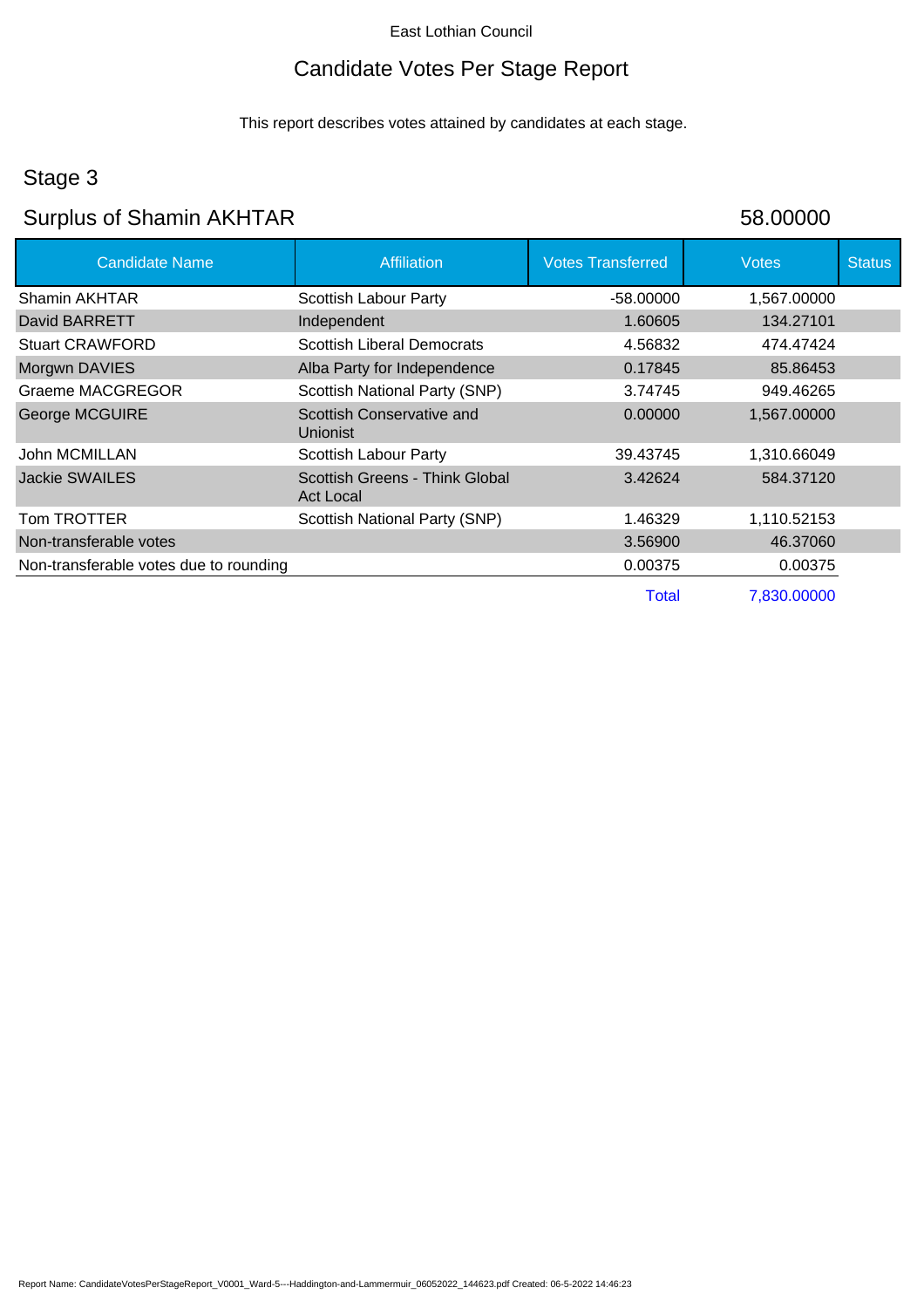### Candidate Votes Per Stage Report

This report describes votes attained by candidates at each stage.

### Stage 4

## Exclusion of Morgwn DAVIES 85.86453

| <b>Candidate Name</b>                  | Affiliation                                        | <b>Votes Transferred</b> | <b>Votes</b> | <b>Status</b> |
|----------------------------------------|----------------------------------------------------|--------------------------|--------------|---------------|
| Shamin AKHTAR                          | Scottish Labour Party                              | 0.00000                  | 1,567.00000  |               |
| David BARRETT                          | Independent                                        | 14.17152                 | 148.44253    |               |
| <b>Stuart CRAWFORD</b>                 | <b>Scottish Liberal Democrats</b>                  | 4.25728                  | 478.73152    |               |
| Morgwn DAVIES                          | Alba Party for Independence                        | -85.86453                | 0.00000      |               |
| Graeme MACGREGOR                       | Scottish National Party (SNP)                      | 21.00000                 | 970.46265    |               |
| George MCGUIRE                         | Scottish Conservative and<br><b>Unionist</b>       | 0.00000                  | 1,567.00000  |               |
| John MCMILLAN                          | Scottish Labour Party                              | 9.19283                  | 1,319.85332  |               |
| <b>Jackie SWAILES</b>                  | Scottish Greens - Think Global<br><b>Act Local</b> | 7.12145                  | 591.49265    |               |
| Tom TROTTER                            | Scottish National Party (SNP)                      | 14.00000                 | 1,124.52153  |               |
| Non-transferable votes                 |                                                    | 16.12145                 | 62.49580     |               |
| Non-transferable votes due to rounding |                                                    | 0.00000                  | 0.00000      |               |
|                                        |                                                    | Total                    | 7,830.00000  |               |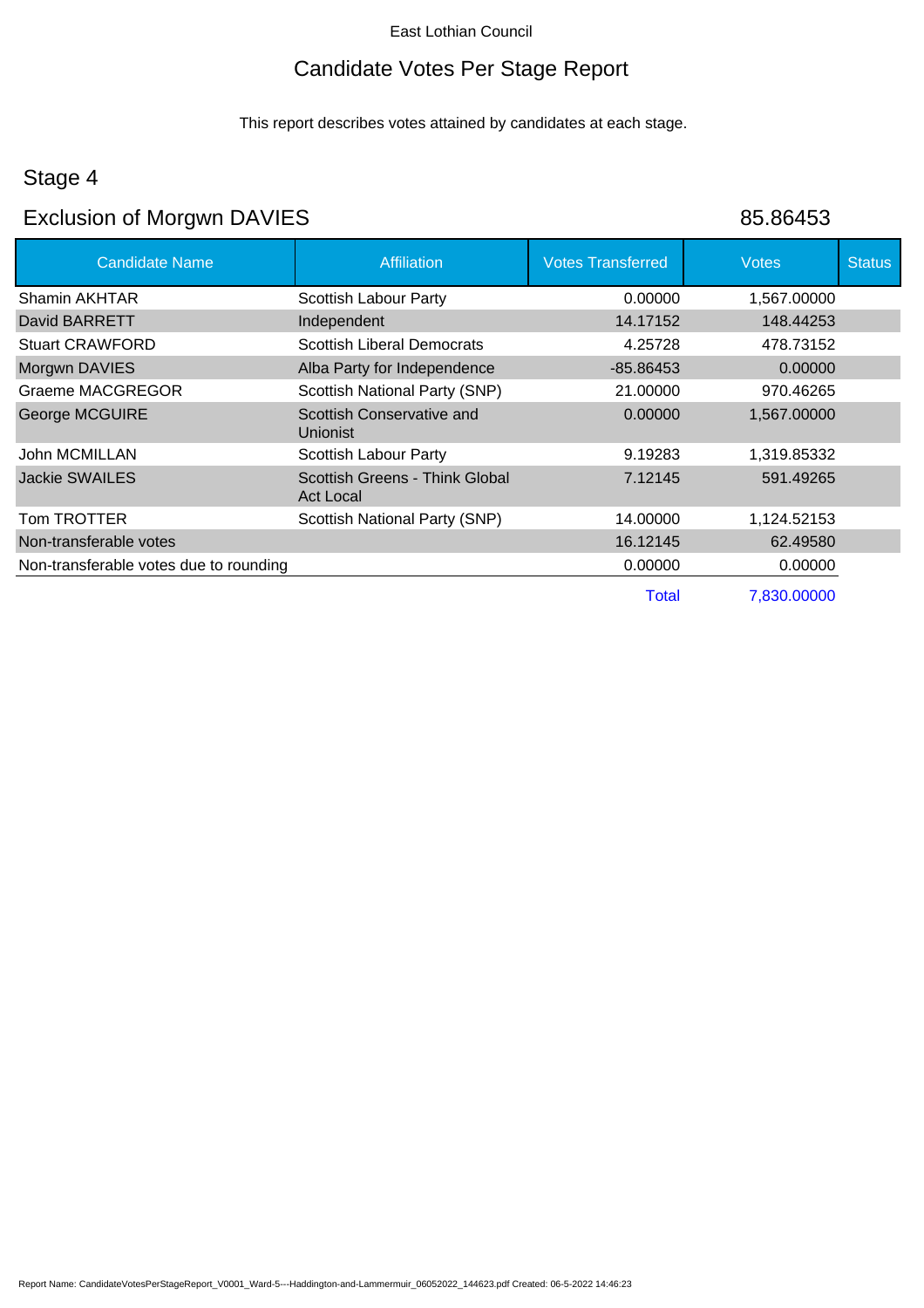## Candidate Votes Per Stage Report

This report describes votes attained by candidates at each stage.

## Stage 5

### Exclusion of David BARRETT 148.44253

| <b>Candidate Name</b>                  | <b>Affiliation</b>                                 | <b>Votes Transferred</b> | <b>Votes</b> | <b>Status</b> |
|----------------------------------------|----------------------------------------------------|--------------------------|--------------|---------------|
| Shamin AKHTAR                          | <b>Scottish Labour Party</b>                       | 0.00000                  | 1,567.00000  |               |
| David BARRETT                          | Independent                                        | $-148.44253$             | 0.00000      |               |
| <b>Stuart CRAWFORD</b>                 | <b>Scottish Liberal Democrats</b>                  | 54.68059                 | 533.41211    |               |
| Morgwn DAVIES                          | Alba Party for Independence                        | 0.00000                  | 0.00000      |               |
| Graeme MACGREGOR                       | Scottish National Party (SNP)                      | 12.03569                 | 982.49834    |               |
| George MCGUIRE                         | Scottish Conservative and<br><b>Unionist</b>       | 0.00000                  | 1,567.00000  |               |
| John MCMILLAN                          | <b>Scottish Labour Party</b>                       | 24.76547                 | 1,344.61879  |               |
| <b>Jackie SWAILES</b>                  | Scottish Greens - Think Global<br><b>Act Local</b> | 17.79315                 | 609.28580    |               |
| Tom TROTTER                            | Scottish National Party (SNP)                      | 7.20721                  | 1,131.72874  |               |
| Non-transferable votes                 |                                                    | 31.96042                 | 94.45622     |               |
| Non-transferable votes due to rounding |                                                    | 0.00000                  | 0.00000      |               |
|                                        |                                                    | <b>Total</b>             | 7.830.00000  |               |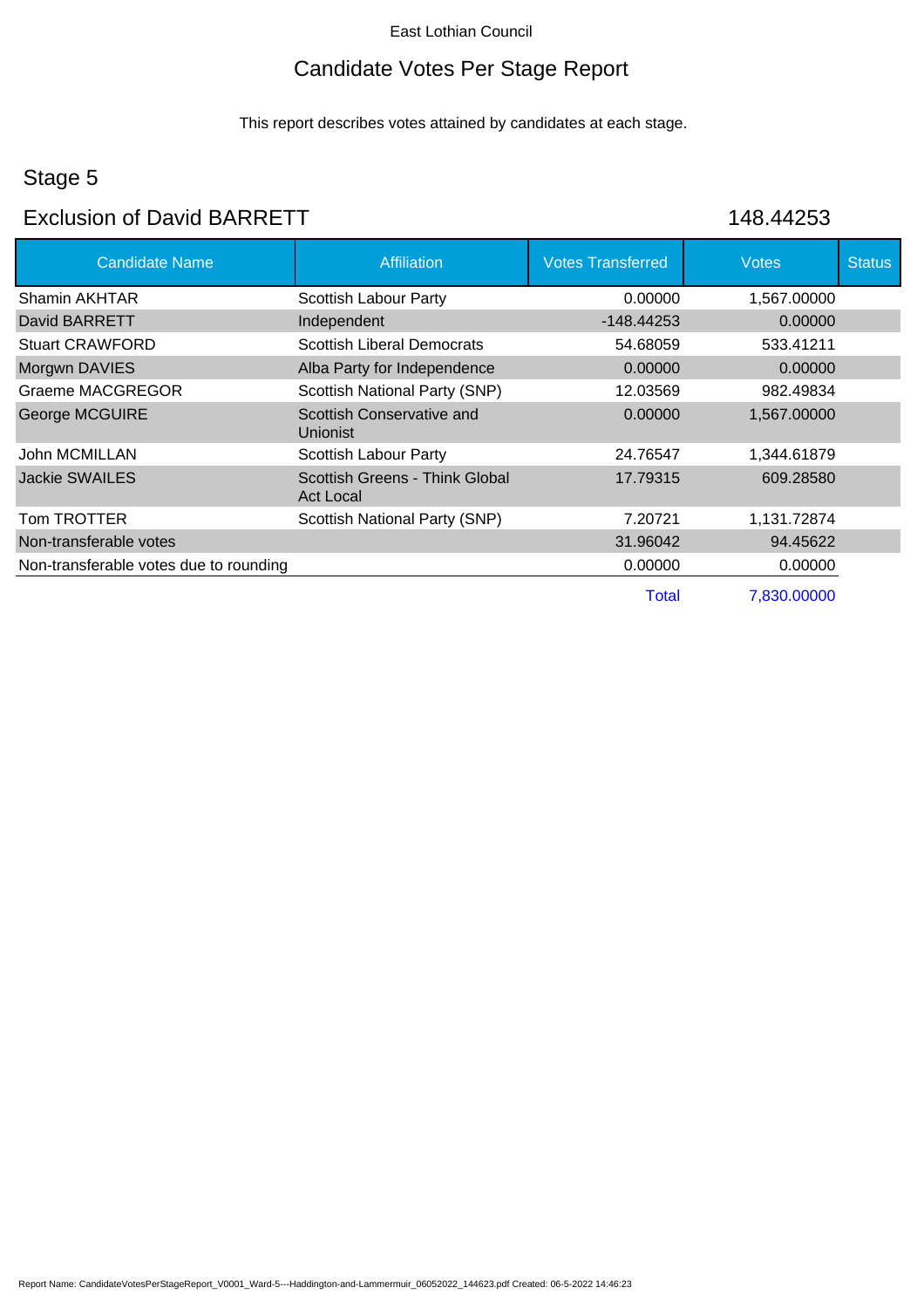## Candidate Votes Per Stage Report

This report describes votes attained by candidates at each stage.

## Stage 6

### Exclusion of Stuart CRAWFORD 633.41211

| <b>Candidate Name</b>                  | Affiliation                                        | <b>Votes Transferred</b> | <b>Votes</b> | <b>Status</b> |
|----------------------------------------|----------------------------------------------------|--------------------------|--------------|---------------|
| Shamin AKHTAR                          | Scottish Labour Party                              | 0.00000                  | 1,567.00000  |               |
| David BARRETT                          | Independent                                        | 0.00000                  | 0.00000      |               |
| <b>Stuart CRAWFORD</b>                 | <b>Scottish Liberal Democrats</b>                  | -533.41211               | 0.00000      |               |
| Morgwn DAVIES                          | Alba Party for Independence                        | 0.00000                  | 0.00000      |               |
| Graeme MACGREGOR                       | Scottish National Party (SNP)                      | 20.88532                 | 1,003.38366  |               |
| George MCGUIRE                         | Scottish Conservative and<br>Unionist              | 0.00000                  | 1,567.00000  |               |
| John MCMILLAN                          | Scottish Labour Party                              | 197.87810                | 1,542.49689  |               |
| Jackie SWAILES                         | Scottish Greens - Think Global<br><b>Act Local</b> | 115.71628                | 725.00208    |               |
| Tom TROTTER                            | Scottish National Party (SNP)                      | 17.13619                 | 1,148.86493  |               |
| Non-transferable votes                 |                                                    | 181.79622                | 276.25244    |               |
| Non-transferable votes due to rounding |                                                    | 0.00000                  | 0.00000      |               |
|                                        |                                                    | Total                    | 7.830.00000  |               |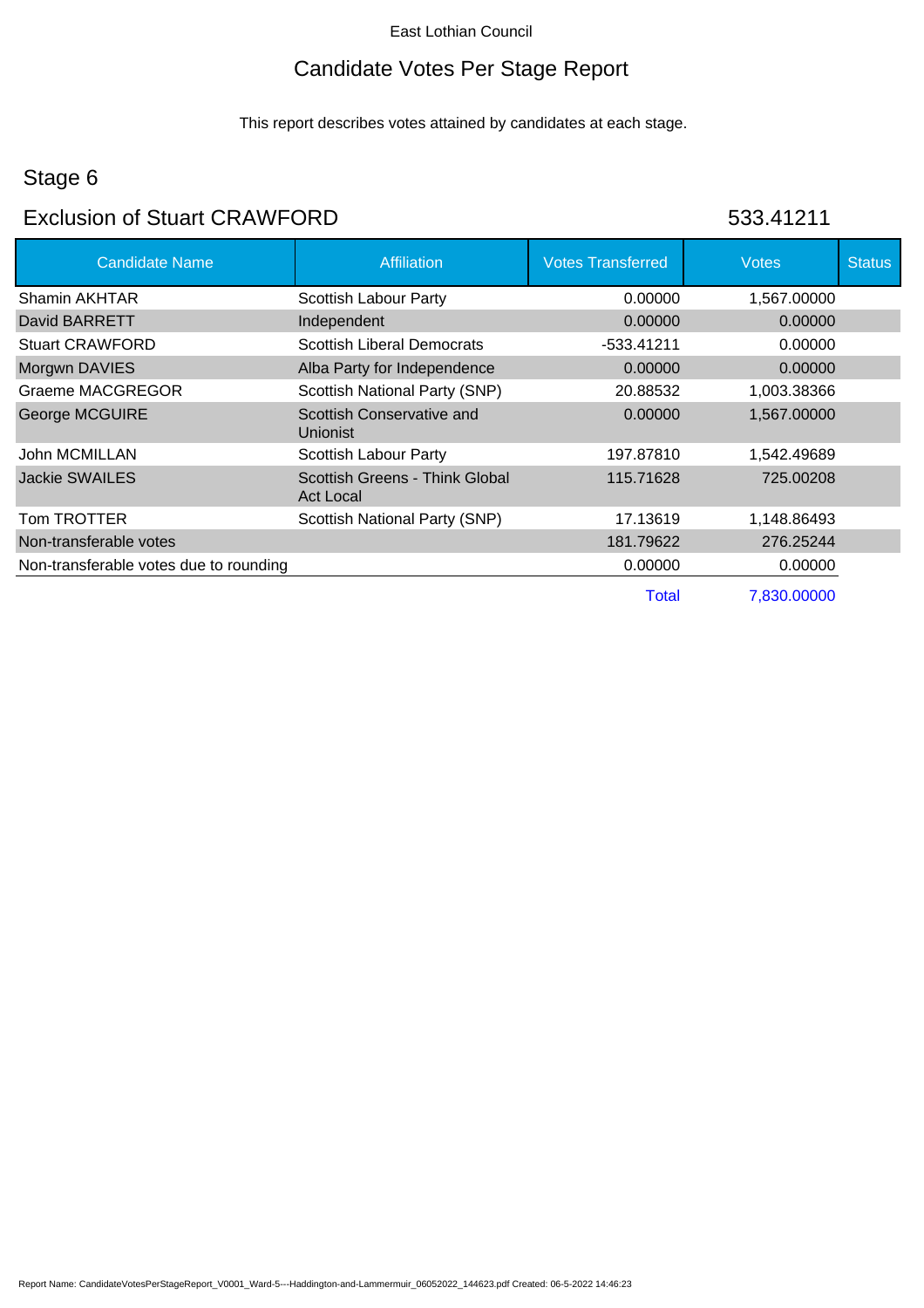## Candidate Votes Per Stage Report

This report describes votes attained by candidates at each stage.

## Stage 7

### Exclusion of Jackie SWAILES 725.00208

| <b>Candidate Name</b>                  | <b>Affiliation</b>                          | <b>Votes Transferred</b> | <b>Votes</b>        | <b>Status</b> |
|----------------------------------------|---------------------------------------------|--------------------------|---------------------|---------------|
| Shamin AKHTAR                          | Scottish Labour Party                       | 0.00000                  | 1,567.00000         |               |
| David BARRETT                          | Independent                                 | 0.00000                  | 0.00000             |               |
| <b>Stuart CRAWFORD</b>                 | <b>Scottish Liberal Democrats</b>           | 0.00000                  | 0.00000             |               |
| Morgwn DAVIES                          | Alba Party for Independence                 | 0.00000                  | 0.00000             |               |
| Graeme MACGREGOR                       | Scottish National Party (SNP)               | 150.87146                | 1,154.25512         |               |
| <b>George MCGUIRE</b>                  | Scottish Conservative and<br>Unionist       | 0.00000                  | 1,567.00000         |               |
| John MCMILLAN                          | Scottish Labour Party                       | 171.51372                | 1,714.01061 Elected |               |
| Jackie SWAILES                         | Scottish Greens - Think Global<br>Act Local | -725.00208               | 0.00000             |               |
| Tom TROTTER                            | Scottish National Party (SNP)               | 202.20705                | 1,351.07198         |               |
| Non-transferable votes                 |                                             | 200.40985                | 476.66229           |               |
| Non-transferable votes due to rounding |                                             | 0.00000                  | 0.00000             |               |
|                                        |                                             | Total                    | 7,830,00000         |               |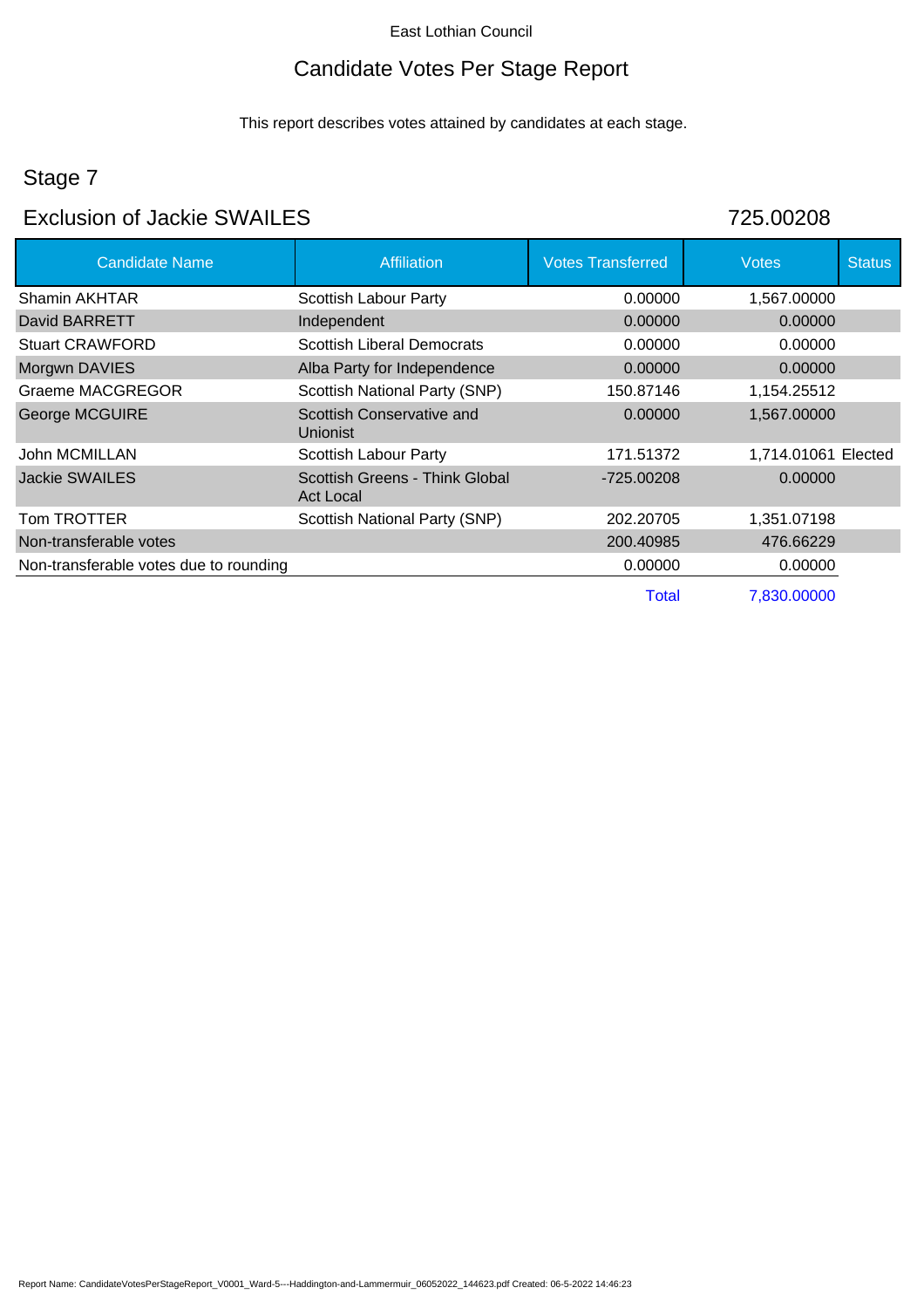### Candidate Votes Per Stage Report

This report describes votes attained by candidates at each stage.

### Stage 8

## Surplus of John MCMILLAN 147.01061

| <b>Candidate Name</b>                  | <b>Affiliation</b>                          | <b>Votes Transferred</b> | <b>Votes</b> | <b>Status</b> |
|----------------------------------------|---------------------------------------------|--------------------------|--------------|---------------|
| Shamin AKHTAR                          | Scottish Labour Party                       | 0.00000                  | 1,567.00000  |               |
| David BARRETT                          | Independent                                 | 0.00000                  | 0.00000      |               |
| <b>Stuart CRAWFORD</b>                 | <b>Scottish Liberal Democrats</b>           | 0.00000                  | 0.00000      |               |
| Morgwn DAVIES                          | Alba Party for Independence                 | 0.00000                  | 0.00000      |               |
| Graeme MACGREGOR                       | Scottish National Party (SNP)               | 13.94663                 | 1,168.20175  |               |
| <b>George MCGUIRE</b>                  | Scottish Conservative and<br>Unionist       | 0.00000                  | 1,567.00000  |               |
| John MCMILLAN                          | Scottish Labour Party                       | -147.01061               | 1,567.00000  |               |
| <b>Jackie SWAILES</b>                  | Scottish Greens - Think Global<br>Act Local | 0.00000                  | 0.00000      |               |
| Tom TROTTER                            | Scottish National Party (SNP)               | 26.97539                 | 1,378.04737  |               |
| Non-transferable votes                 |                                             | 106.06707                | 582.72936    |               |
| Non-transferable votes due to rounding |                                             | 0.02152                  | 0.02152      |               |
|                                        |                                             | Total                    | 7,830.00000  |               |